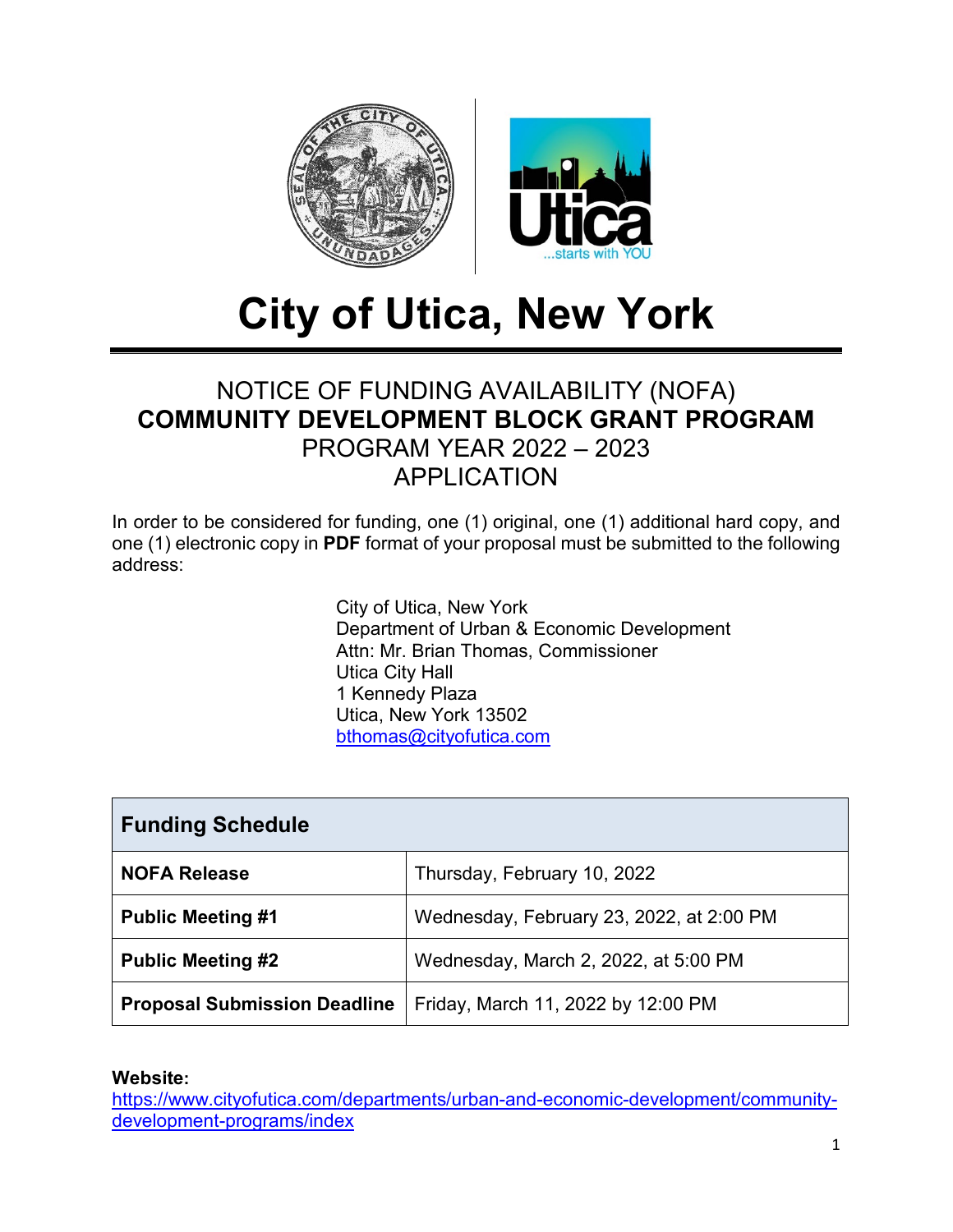## **NOTICE OF FUNDING AVAILABILITY FOR THE COMMUNITY DEVELOPMENT BLOCK GRANT (CDBG), EMERGENCY SOLUTIONS GRANT (ESG), AND HOME INVESTMENT PARTNERSHIPS (HOME) FOR PROGRAM YEAR (PY) 2022 - 2023**

#### **Background**

This Request for Proposal (RFP) announces the availability of federal funding for the Program Year (PY) April 1, 2022, through March 31, 2023, for the Community Development Block Grant (CDBG), Emergency Solutions Grant (ESG) and HOME Investment Partnerships (HOME) Programs.

The CDBG Program is funded and regulated at the federal level by the U.S. Department of Housing and Urban Development (HUD) and administered locally by the City of Utica, through the City's Department of Urban & Economic Development. The CDBG Program is authorized under Title I of the Housing and Community Development Act of 1974. The regulations implementing the CDBG Program are located in 24 Code of Federal Regulations (CFR), Part 570.

The Emergency Solutions Grant Program is authorized under the Homeless Emergency Assistance and Rapid Transition to Housing Act of 2009 (HEARTH Act) which amended the McKinney-Vento Homeless Assistance Act in order to engage the homeless living on the street, improve the number and quality of emergency shelters, provide operating assistance to those shelters and essential services to shelter residents and to prevent increases in the homeless population.

The HOME Investment Partnership Program is authorized under Title II of the Cranston-Gonzalez National Affordable Housing Act to expand the supply of decent, safe, sanitary and affordable housing for very-low and low-income citizens.

The goals of these programs are in accordance with the City's Five-Year Consolidated Plan as well as with the 2022 – 2023 Annual Action Plan, which is being developed and seeks the development of a viable urban community through implementation of the following National Objectives:

- Assistance to persons of low- to moderate-income
	- o Safe and decent affordable housing
	- o A suitable living environment
	- o Expanded economic opportunity
- Aid in the elimination of slums and blight

The information and application that follows is specific to agencies and organizations that are interested in applying for Community Development Block Grant (CDBG) funds. For more information on applying for funding through the Emergency Solutions Grant (ESG) Program or the HOME Investment Partnerships (HOME) Program, please contact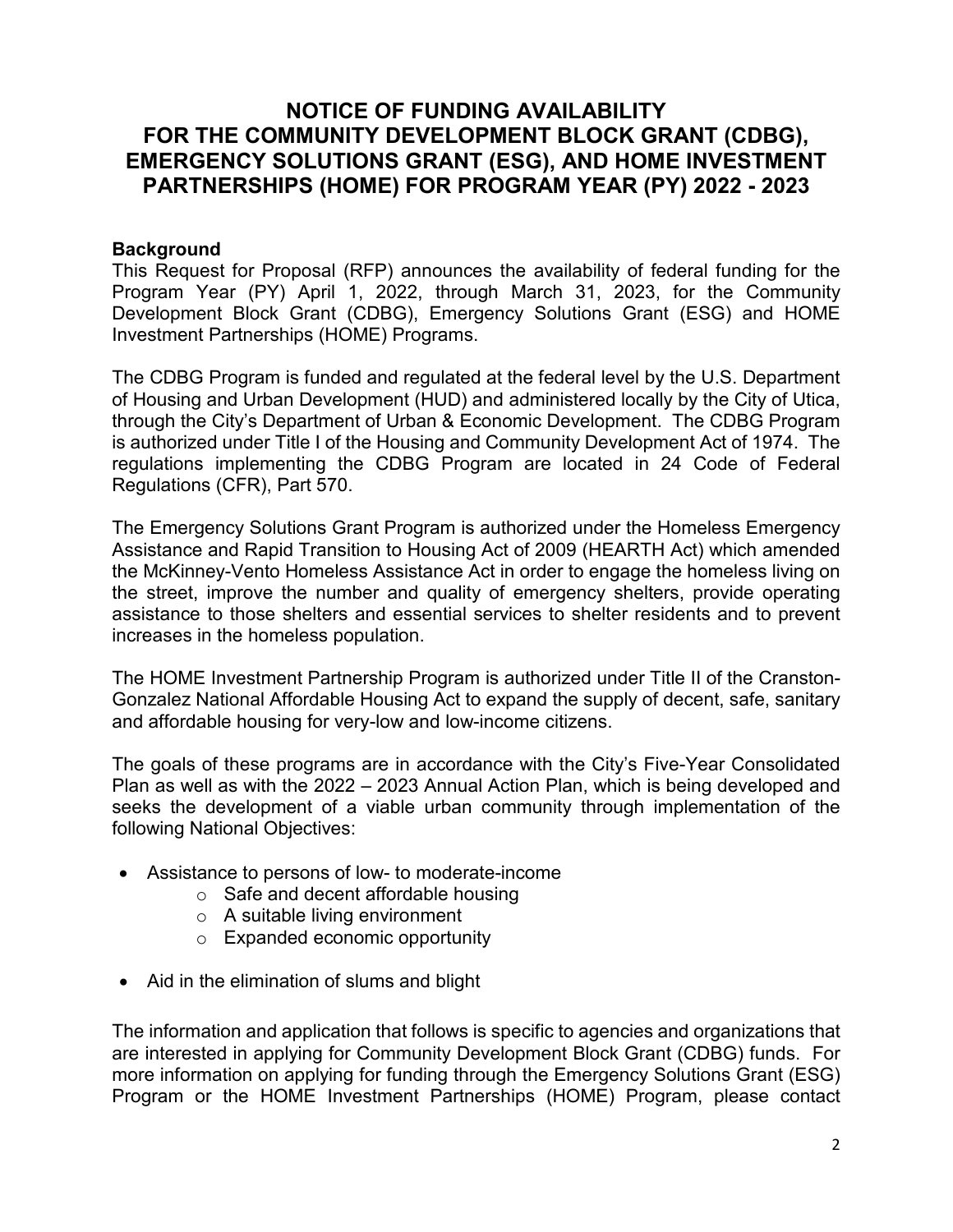Michael Peek, Housing Development Specialist via e-mail to mpeek@cityofutica.com or via phone to 315-792-0181.

#### **Eligibility Information**

Incorporated nonprofit agencies that primarily serve low and moderate-income Utica residents are eligible to apply. Proposals must meet a CDBG National Objective to be considered for funding.

#### **CDBG Program Funding**

The total amount of CDBG funds awarded to the City for Program Year 2022 - 2023 is estimated to be \$2,601,182 based on 2021 – 2022 funding levels. CDBG program funds are not anticipated to be available until August 2022 at the earliest. As CDBG funds are made available on a reimbursement basis, potential applicants should plan accordingly for the delay in approval and release of the funds by the federal government after the official April 1, 2022 start of the program year.

CDBG regulations specify the types of eligible uses of CDBG funds and establish funding limits for certain types of activities:

- No more than fifteen (15%) percent of the total grant, including estimated program income, (estimated \$390,177) can be spent on Public/Human Services.
- Twenty (20%) percent of grant may be used for the City's administrative costs (estimated \$520,236).
- At least 70% of the available funds must be used for activities benefiting low- to moderate-income persons.

#### **Questions**

Any questions regarding this notice may be directed to Patti DeCarr at 315-792-0181 or via e-mail at pdecarr@cityofutica.com.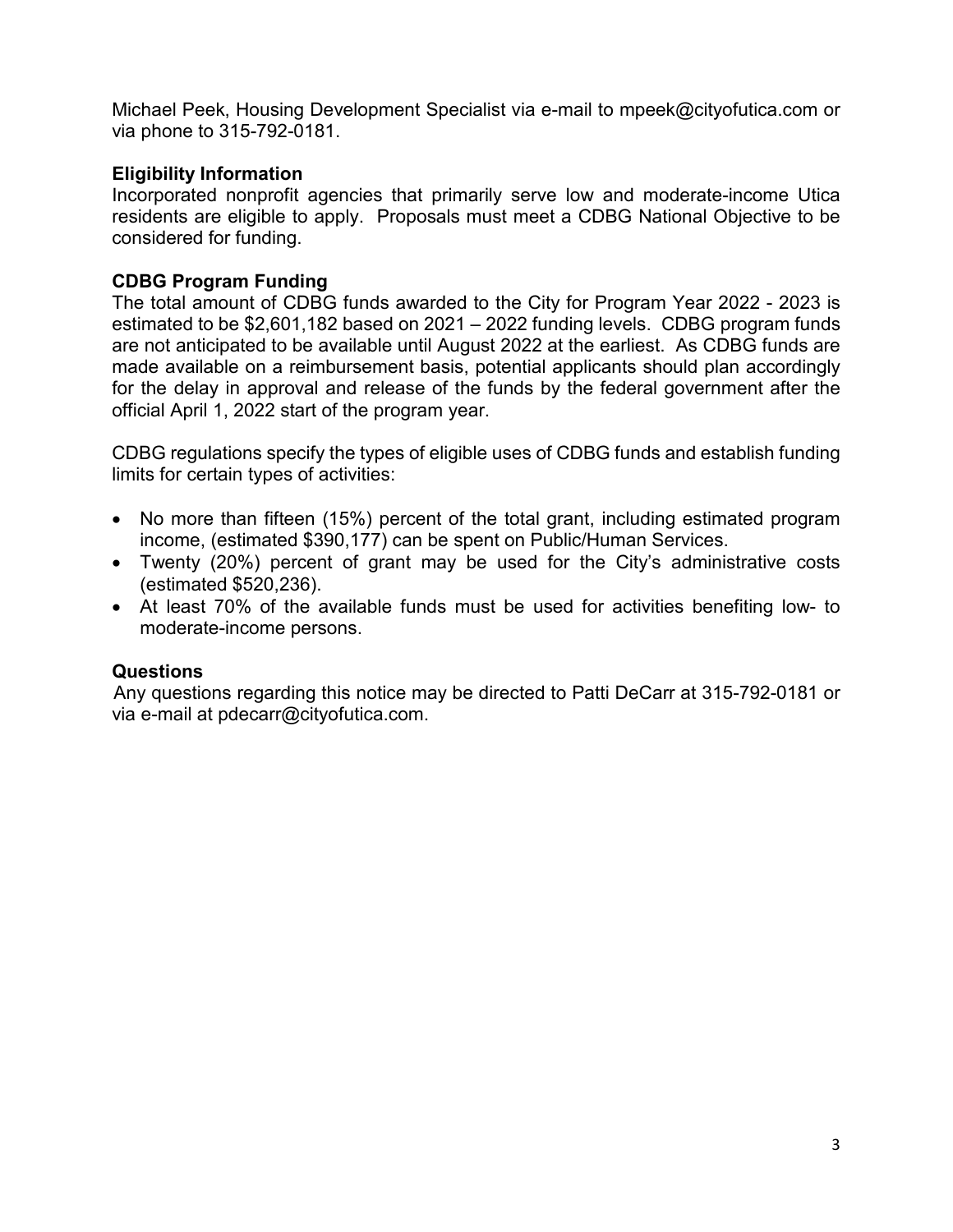#### **Application Requirements**

- 1. The scope of Program Services must be City-based.
- 2. Proposed program and activities must be of direct benefit to low- to moderate-income Utica residents or address the elimination of slum and blighted conditions.
- 3. Responders must be a legally constituted non-profit organization or government entity:
	- Must provide 501(c)(3) tax-exempt IRS status
	- Must provide current IRS Determination Letter
	- Must provide Articles of Incorporation
	- Must provide current Dun and Bradstreet Number
- 4. Responders must provide current documentation that it possesses adequate fiscal, management systems and legal certifications to implement the proposed project:
	- Must provide current 990's
	- Must provide copy of Annual Report with Financial Data.
	- Must provide copy of last Independent Audit, results & copy of management letter.
	- Must provide copy of Affirmative Action Plan.
- 5. Responders must demonstrate a minimum of twelve (12) months previous experience as of the application deadline of Friday, March 11, 2022.
- 6. A qualified Fiscal Officer/Bookkeeper (preferably certified by AICPA) must be listed in the proposed budget and a resume included as part of the application.
- 7. Agencies that have not submitted performance reports and those with past compliance and performance problems *will not* be considered for funding.
- 8. Program activities must be available to serve all religious, race and ethnic groups, in accordance with Title VI of the Civil Rights Act of 1964, and Section 109 of Title I, of the Housing and Community Development Act of 1974.
- 9. Program activities must comply with Section 504 of the Rehabilitation Act of 1973, which states: "No qualified individual with handicaps can be excluded from participation in or denied the benefits of any activity receiving Federal financial assistance."
- 10. Program Activities should be designed to comply with Improving Access to Services for Persons with Limited English Proficiency (LEP) - 24 C.F.R. §576.407(b). Executive Order 13166 seeks to improve access to federally assisted programs and activities for individuals who, as a result of national origin, are limited in their English proficiency. Organizations shall take reasonable steps to ensure meaningful access to their programs and activities to LEP individuals, regardless of language spoken. Meaningful access may entail providing language assistance services, including oral and written translation, where necessary. Sub-recipients must follow the requirements outlined on 24 C.F.R. §576.407(b). HUD published Final Guidance to Federal Financial Assistance Requirements Regarding Title VI Prohibition Against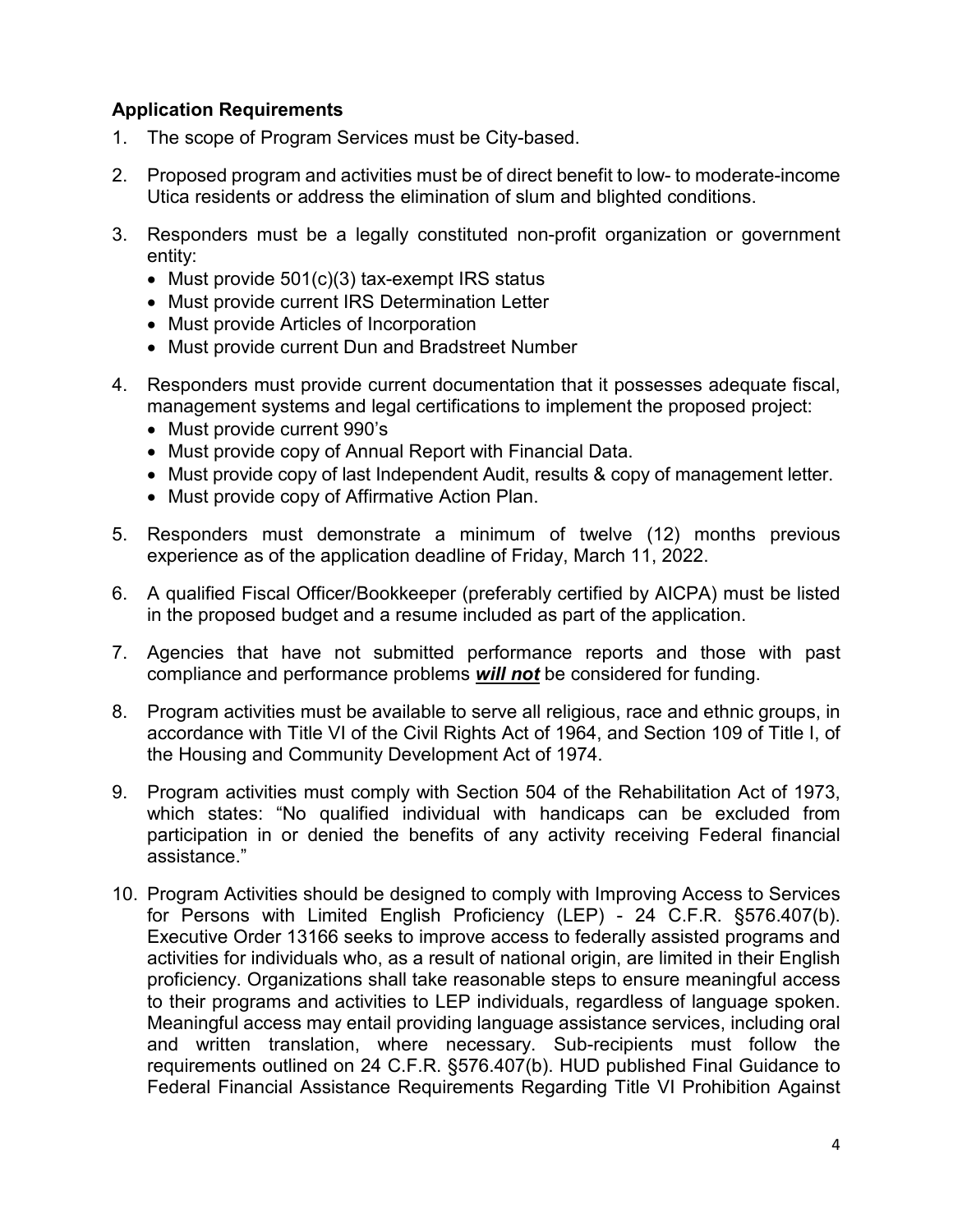National Origin Discrimination Affecting Limited English Proficient Persons in the Federal Register on January 22, 2007 (72 F.R. 2732).

- 11. Program activities must meet federal eligibility requirements of HUD regulations. For more information refer to [www.hud.gov.](http://www.hud.gov/)
- 12. Proposed program must include a performance measurement system to track productivity, program impact and link goals with outcomes (the extent to which the activities produce the desired outcomes in the community or in the lives of persons assisted).

#### **Application Evaluation - Scoring Criteria**

Applicants will be evaluated in six (6) major categories to determine eligibility and capacity for funding consideration. These include:

|    | <b>CATEGORY</b>                                                                                                                                                                     | <b>TOTAL POINT</b><br><b>VALUE</b> |
|----|-------------------------------------------------------------------------------------------------------------------------------------------------------------------------------------|------------------------------------|
|    | 1. Problem and Need Statement                                                                                                                                                       | 10                                 |
| 2. | Does the proposal meet Priority Needs as identified in the draft<br>City's 2020 - 2024 Consolidated Plan?                                                                           | 25                                 |
| 3. | Does the program scope and design reasonably link goals with<br>outcomes?                                                                                                           | 10                                 |
|    | 4. Does the scope of proposed activities reflect a level of<br>efficiency in terms of quantity, quality, and pace?                                                                  | 15                                 |
| 5. | Can the results of the program and proposal be easily<br>documented?                                                                                                                | 15                                 |
| 6. | What other funds are being leveraged and how will the<br>program be self-sufficient in the future? Is there a clearly<br>defined plan for reducing reliance on future CDBG funding? | 25                                 |
|    | <b>TOTAL POINTS [includes bonus points]</b>                                                                                                                                         | 100                                |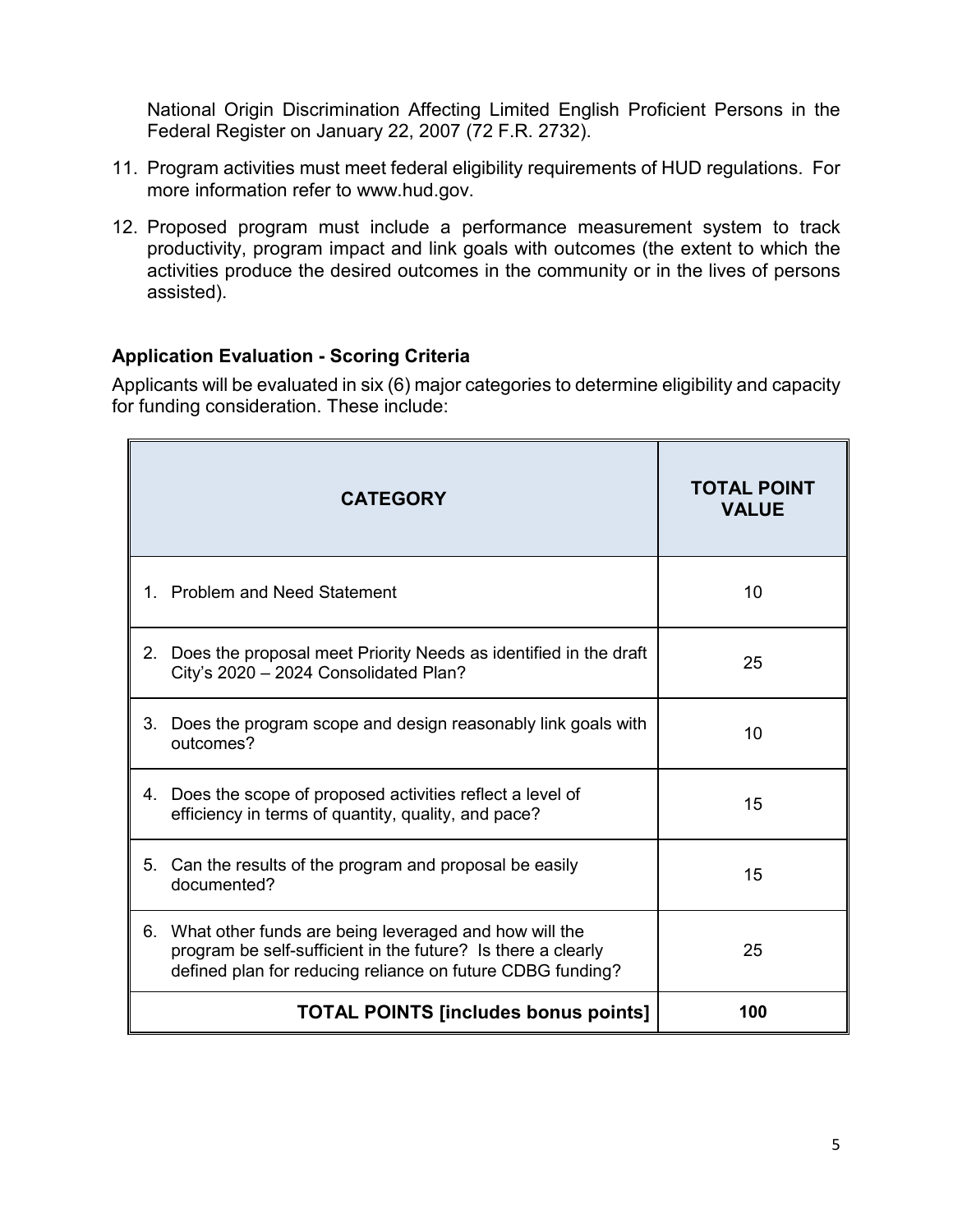# **APPLICATION CHECKLIST**

| Name of Organization: |  |
|-----------------------|--|
|                       |  |

Project Name:

To be considered for funding, each application must include the following documents. Please place an "X" to indicate that the item is included in your submission. If an item is not applicable, indicate "N/A" on the corresponding line. Be sure to include this checklist as the cover page of your proposal.

If you need assistance, contact Patti DeCarr at [pdecarr@cityofutica.com](mailto:pdecarr@cityofutica.com) or call (315) 792-0181.

- **1** This Application Checklist **2** | NOFA Project Form (including Organization Balance Sheet) **3** Organization's Tax-exempt Documentation Copy of Certification of Incorporation Copy of By-laws Copy of organization's organizational chart
	- Copy of IRS tax status letter
		- Dun and Bradstreet (DUNS) number
		- Copy of organization's latest fiscal audit or 990
- **4 Project Narrative (7 single-sided pages maximum) pages**
- **5** Project Budget
- **6** Other (if applicable)
	- Resume or Bio of fiscal officer/bookkeeper
	- Affirmative Action Plan
		- Section 3 Plan, if applicable
		- Limited English Proficiency Plan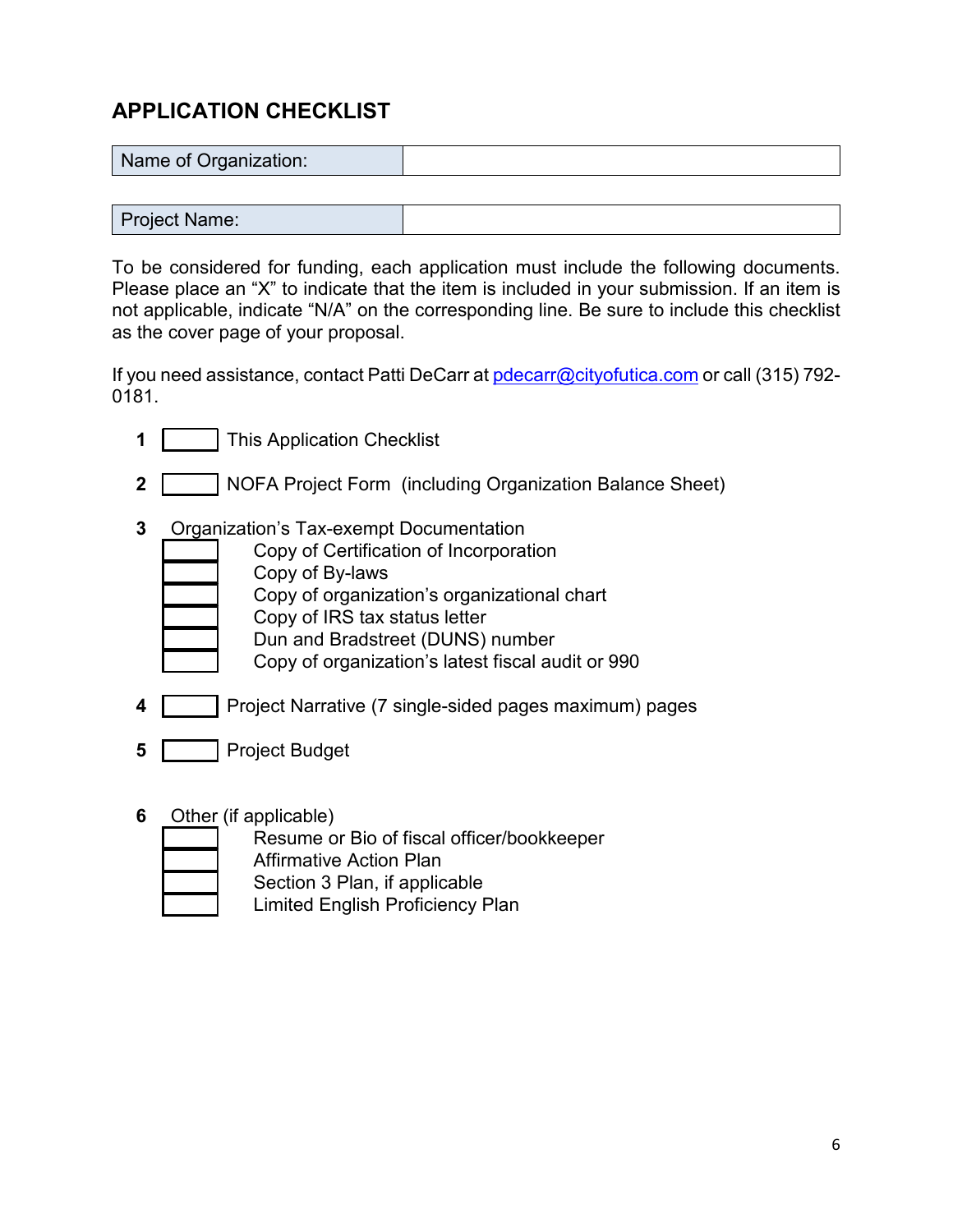## **2022-2023 COMMUNITY DEVELOPMENT BLOCK GRANT (CDBG)** FUNDING APPLICATION

| Name of Organization:                                                              |  |  |  |  |  |
|------------------------------------------------------------------------------------|--|--|--|--|--|
| <b>Application Street Address:</b>                                                 |  |  |  |  |  |
| City, State and ZIP:                                                               |  |  |  |  |  |
| <b>Contact Person:</b>                                                             |  |  |  |  |  |
| Phone/Fax/E-mail:                                                                  |  |  |  |  |  |
| Activity to be Funded:                                                             |  |  |  |  |  |
| <b>Amount Requested:</b>                                                           |  |  |  |  |  |
| Type of Activity (Check all that Apply):<br><b>Organization's Funding History:</b> |  |  |  |  |  |

| Construction                 | New/Never funded                           |
|------------------------------|--------------------------------------------|
| Program                      | $\vert$ $\vert$ On-going/Previously funded |
| Program Operating Funds      | <b>Number of Years Funded</b>              |
| Program Administrative Funds |                                            |

#### **National Objective (For CDBG Proposals Only):**

To be eligible to receive CDBG funding, all funded activities must meet at least one of the following national objectives *(§ 570.200(a)(2))*. **Check one (1) option from either A** *or* **B, not both.**

#### **A. Benefit to persons of low-/moderate-income** *(§ 570.208(a))*

| Area Basis (the activity will benefit residents within a distinct area, such as a particular street or a neighborhood, |
|------------------------------------------------------------------------------------------------------------------------|
| in which at least 51% are considered to be low/mod using HUD Census data)                                              |

Limited Clientele *(the activity will benefit people which are at least 51% low/mod, generally not attributed to a specific geographic area)*

Housing Activities *(the activity will result in the provision of new or improved housing for residents who are low/mod)*

Job Creation/Retention *(the activity will result in the creation of new job opportunities made available to individuals who are low/mod)*

#### **B. Elimination of slums and blight** *(§ 570.200(b))*

Area Basis *(the activity will eliminate blighting conditions across a larger geographic area)*

Spot Basis *(the activity will eliminate blighting conditions in a single location)*

| Total # of unduplicated persons to be served:                     | Line 1                                               |  |
|-------------------------------------------------------------------|------------------------------------------------------|--|
| Total # of low/moderate-income unduplicated persons to be served: | Line 2                                               |  |
| Estimated % of low- and moderate-income persons to be served:     | Divide Line 2<br>by Line 1<br>and multiply<br>by 100 |  |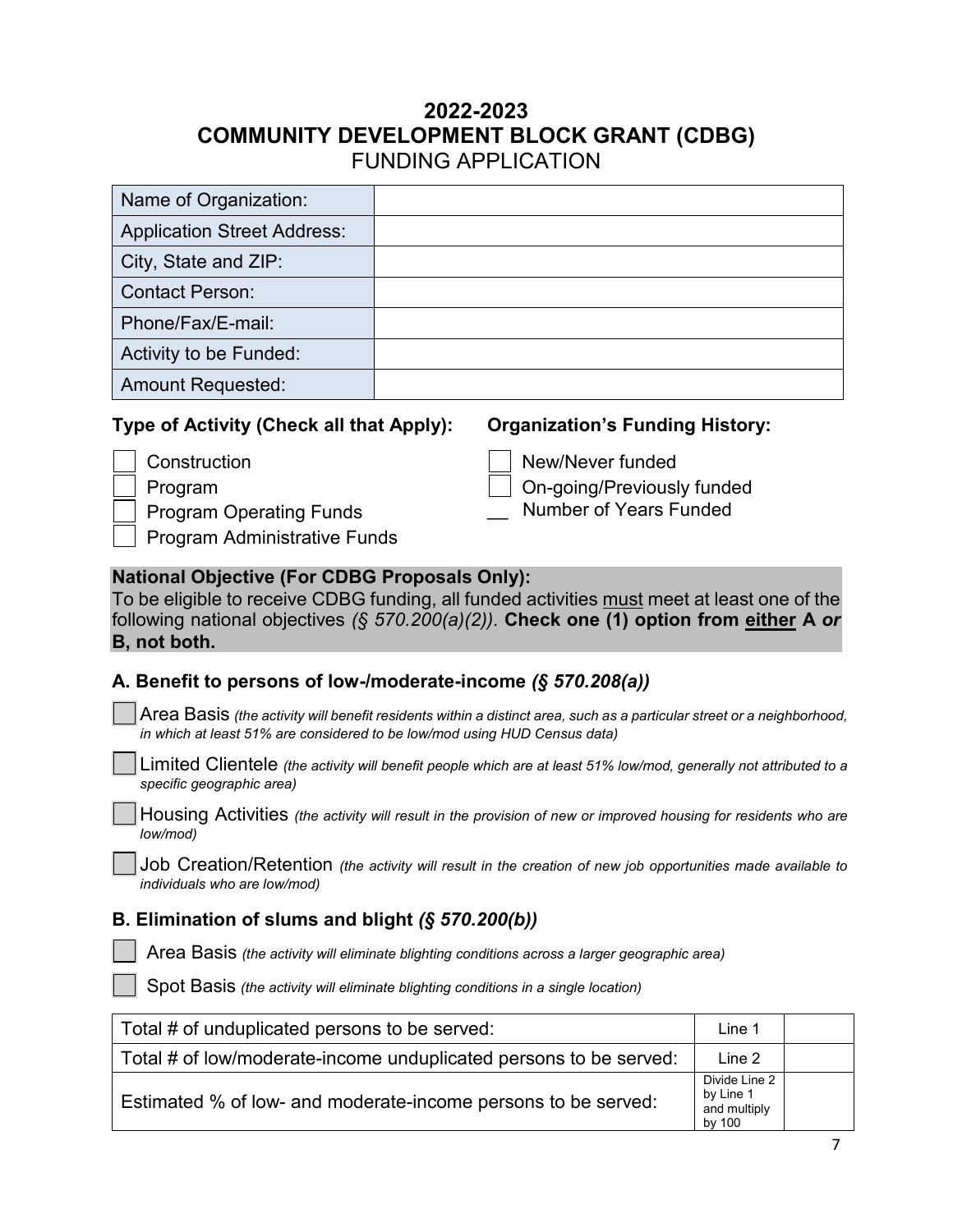| HUD FY 2021 Low (80%) Income Limits for the Utica-Rome MSA* |          |        |                                                   |        |        |        |              |  |  |  |
|-------------------------------------------------------------|----------|--------|---------------------------------------------------|--------|--------|--------|--------------|--|--|--|
| FY 2022 Limits                                              |          |        |                                                   |        | ∽      |        |              |  |  |  |
|                                                             | Person   | Person | Person                                            | Person | Person | Person | Person       |  |  |  |
| Low-Income<br>(80% of MFI)                                  | \$40.550 |        | $$46,350$ $$52,150$ $$57,900$ $$62,550$ $$67,200$ |        |        |        | $ $ \$71,800 |  |  |  |

*\*FY 2022 Income Limits have not yet been announced, but will supersede 2021 limits.*

#### **C. Are at least 51% of the clients that you intend to serve with this activity considered to be low- to moderate-income?**

 $\Box$  Yes  $\Box$  No

### **D. By what standard will income eligibility of beneficiaries be measured?**

HUD Income Chart  $\Box$  US Census Data  $\Box$  Other *(specify)* \_\_\_\_\_\_\_\_\_

| <b>Agency/Organization Balance Sheet</b>                                   |                                    |                           |  |  |  |  |
|----------------------------------------------------------------------------|------------------------------------|---------------------------|--|--|--|--|
| (All submissions must include a current Agency/Organization Balance Sheet) |                                    |                           |  |  |  |  |
|                                                                            | <b>ASSETS</b>                      |                           |  |  |  |  |
| <b>Current Assets</b>                                                      |                                    |                           |  |  |  |  |
| Cash - Checking Accounts                                                   |                                    | \$                        |  |  |  |  |
| Cash - Savings Accounts                                                    |                                    | \$                        |  |  |  |  |
| <b>Accounts Receivable</b>                                                 |                                    | \$                        |  |  |  |  |
| <b>Securities</b>                                                          |                                    | \$                        |  |  |  |  |
| Other                                                                      |                                    | \$                        |  |  |  |  |
| <b>Fixed Assets</b>                                                        |                                    |                           |  |  |  |  |
| Land, Buildings & Equipment                                                |                                    | \$                        |  |  |  |  |
| Endowments                                                                 |                                    | \$                        |  |  |  |  |
| <b>Trusts</b>                                                              |                                    | \$                        |  |  |  |  |
| Other                                                                      |                                    | \$                        |  |  |  |  |
| <b>Total Assets</b>                                                        |                                    | \$                        |  |  |  |  |
|                                                                            | <b>LIABILITIES</b>                 |                           |  |  |  |  |
| <b>Current Liabilities</b>                                                 |                                    |                           |  |  |  |  |
| <b>Accounts Payable</b>                                                    |                                    | \$                        |  |  |  |  |
| Notes Payable                                                              |                                    | \$                        |  |  |  |  |
| Other                                                                      |                                    | \$                        |  |  |  |  |
| <b>Long-Term Liabilities</b>                                               |                                    |                           |  |  |  |  |
| Mortgage Payable                                                           |                                    | \$                        |  |  |  |  |
| Other                                                                      |                                    | \$                        |  |  |  |  |
| <b>Total Liabilities</b>                                                   |                                    | $\boldsymbol{\mathsf{S}}$ |  |  |  |  |
|                                                                            |                                    |                           |  |  |  |  |
| <b>FUND BALANCE</b>                                                        | (Total Assets - Total Liabilities) | \$                        |  |  |  |  |

Not-for-profit organizations must also attach all appropriate items listed on the Application Checklist.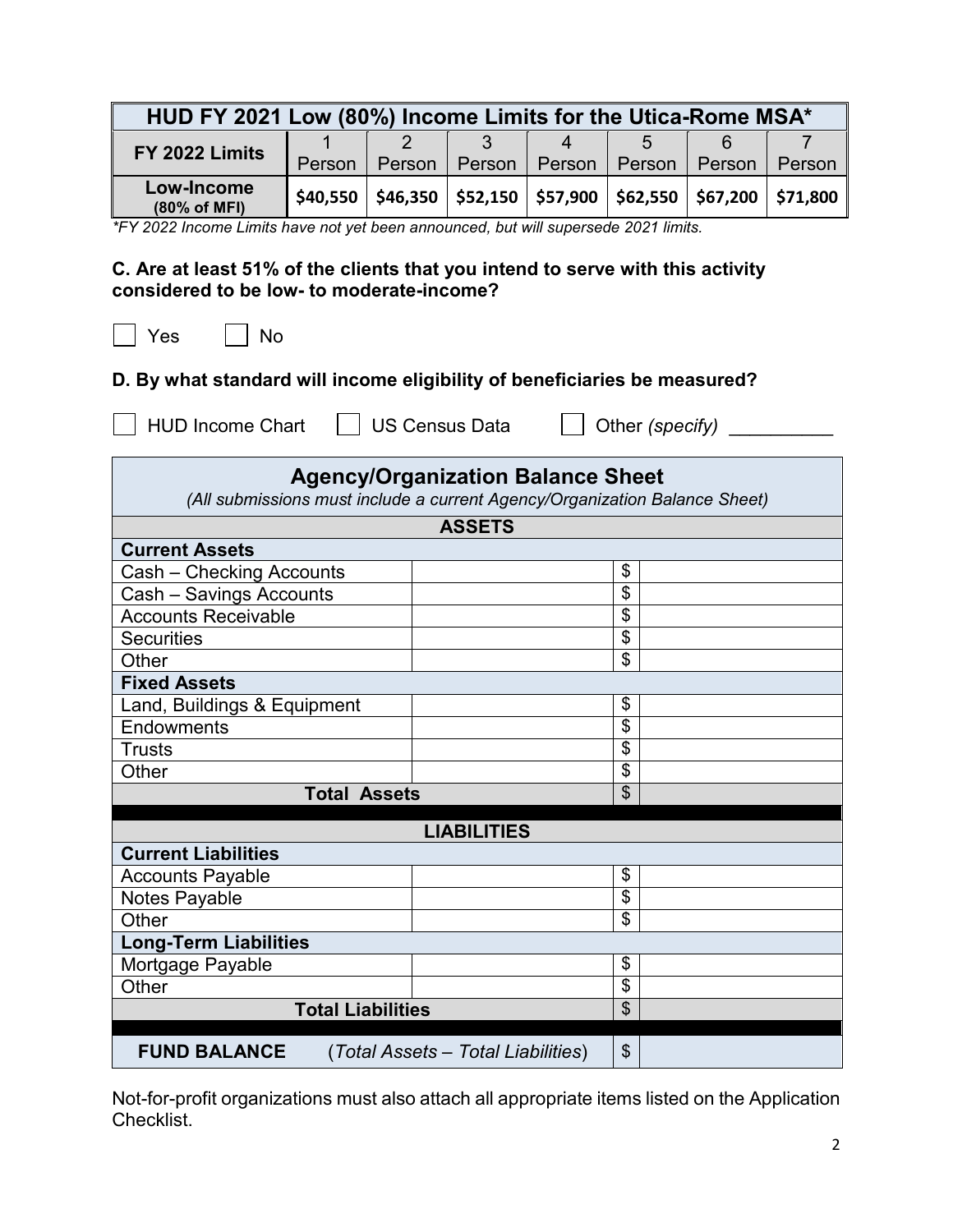## **Attached Narrative**

A separate narrative that addresses the following must be included in your proposal. Narratives must:

- Not exceed seven (7) one-sided pages
- Have a minimum of 1" margins
- Use Times New Roman with a minimum 12 point font size.

Applications that do not adhere to these requirements will not be considered for funding.

#### **1. Activity Description**

Provide a detailed description of the proposed activity to be funded that clearly specifies the location of the proposed activity and the clientele to be served by age, sex, race, or a different distinguishing demographic characteristic.

#### **2. Activity Problem & Need Statement**

Describe the community need to be addressed by the activity, including a description of the problem/need to be addressed by the activity and the manner by which the problem/need was identified.

#### **3. Activity Goals**

Describe in detail the anticipated goals of the proposed activity.

#### **4. Activity Objectives, Outcomes, and Outputs**

HUD has prescribed specific objectives and outcomes to be used for all CDBG-funded activities in order to standardize achievements at the local, state, and national-level. Please evaluate and describe your proposed activity according to the following definitions. Identify which objectives your activity will address, then identify the proposed outcome that your activity will achieve; please choose the best single objective and outcome. Bear in mind that, if funded, your information will be utilized in the preparation of the 2022 – 2023 Annual Plan and your accomplishments are required to be included in the quarterly and year-end progress reports and the City's Consolidated Annual Performance Evaluation Report (CAPER).

#### **a. Objectives**

*Suitable Living Environment* - Includes activities that benefit communities, families, or individuals by addressing issues in their living environment such as public services, emergency essential services, capital improvements, neighborhood revitalization, etc.

*Decent Affordable Housing* - Includes the wide range of housing programs possible under HOME, CDBG or ESG where the purpose of the program is to meet individual family or community needs and not programs where housing is an element of a larger effort (such as would be captured above in Suitable Living Environment).

*Creating Economic Opportunities* - Includes activities related to economic development, commercial revitalization, or job creation.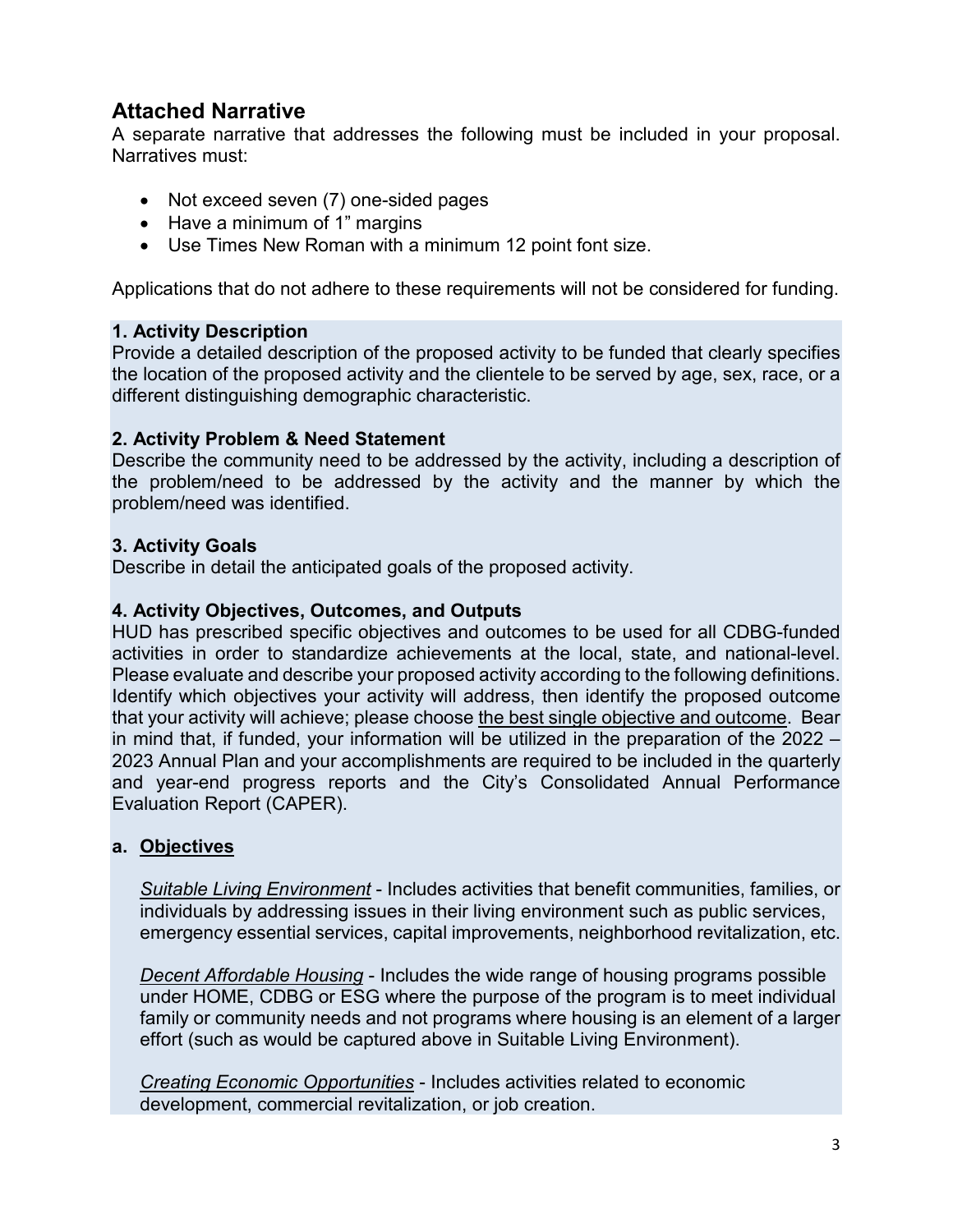#### **b. Outcomes**

*Availability/Accessibility* - Activities that make services, infrastructure, housing or shelter available or accessible to low-income people, including persons with disabilities. Accessibility includes making the affordable basics of daily living available and accessible to low-income people.

*Affordability* - Activities that provide affordability in a variety of ways in the lives of low income people; includes the creation or maintenance of affordable housing, basic infrastructure, or services such as transportation or daycare.

*Sustainability* - Promoting Livable or Viable Communities. Projects where the activity or activities are aimed at improving communities or neighborhoods, helping to make them livable or viable by providing benefit to low-income people or by removing or eliminating slums or blighted areas, through multiple activities or services that sustain communities or neighborhoods

#### **5. Activity Justification**

If the proposed activity has been funded in previous years, include an explanation of the reasons supporting why continued funding is required.

#### **6. Self-Sufficiency**

Describe how your organization plans to make this activity self-sufficient; include identification of alternate funding sources or the possibility of partnering with other community organizations. If there is no plan to make the activity self-sufficient, explain the reason. In addition, if the organization requesting the funding has been funded consistently in the past, explain how continued funding will fund new activities. The City will give priority to those projects that fund new or expanded activities or services, as opposed to ongoing administrative costs.

#### **7. Organization Description**

Provide a listing of agency personnel and their titles that will be involved in the proposed activity. Also, list all Board members for the organization (voting and ex-officio). Identify any potential conflicts of interest. Finally, describe your organization's current ability and qualifications to carry out the proposed activity.

#### **8. Contingency Plan**

In the event CDBG funds are not granted for this proposed activity, in whole or in part, or other funds anticipated to fund this activity are not received, describe the actions to be taken by your organization.

#### **9. Activity Budget**

Using the attached forms, provide details on the anticipated budget for the proposed activity. Note that one of the budget forms applies to proposed "construction" activities, while the second budget page applies to proposed "program" activities.

**Applicants should be aware that construction projects will likely require compliance with federal Davis-Bacon wage requirements and budget accordingly.**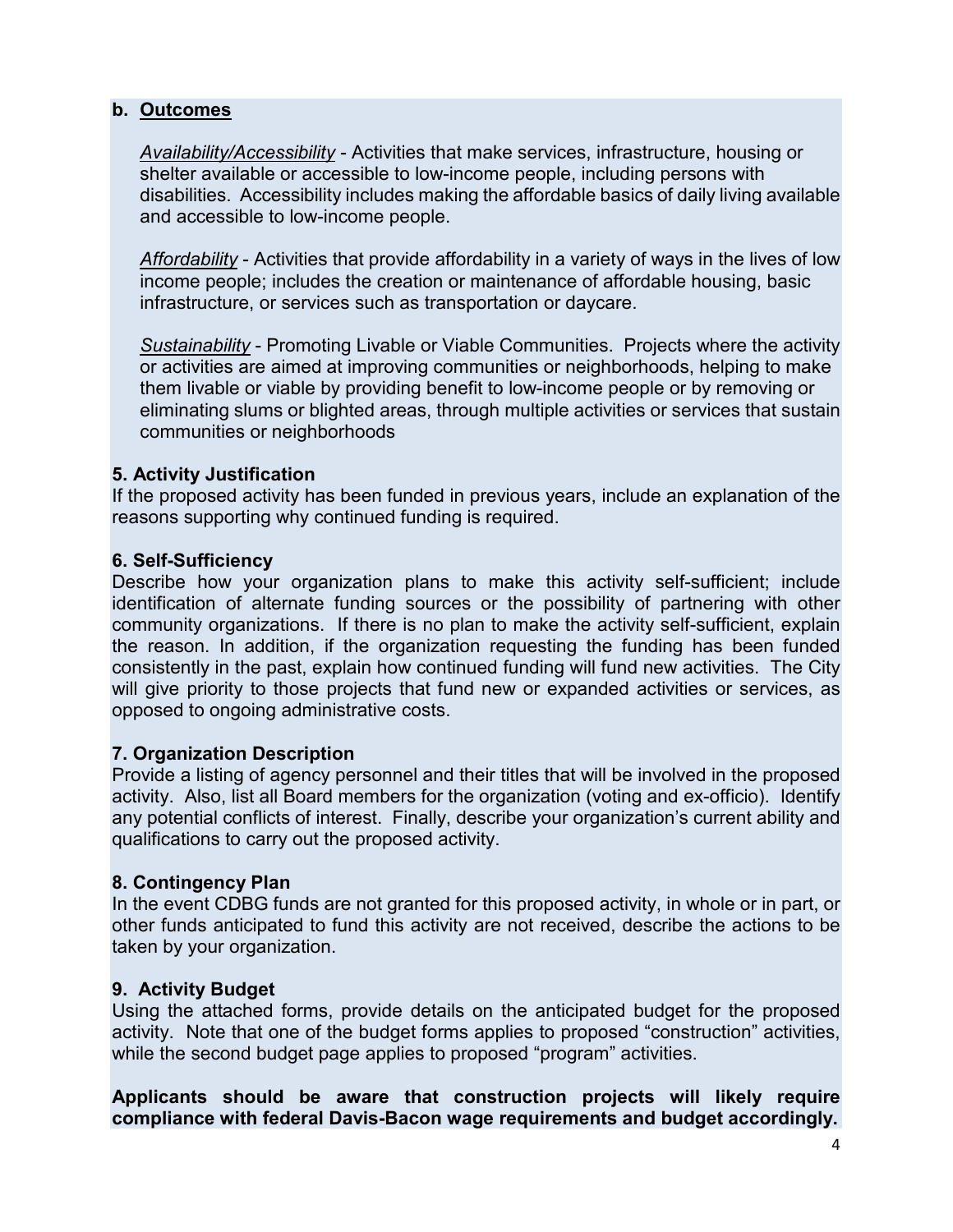**CERTIFICATION: I hereby certify that the information contained in this proposal is true to the best of my knowledge. I do hereby agree to comply with all requirements of HUD Regulation 24 CFR 570 and other applicable Federal Regulations.**

\_\_\_\_\_\_\_\_\_\_\_\_\_\_\_\_\_\_\_\_\_\_\_\_\_\_\_\_\_\_\_\_\_ \_\_\_\_\_\_\_\_\_\_\_\_\_\_\_\_\_\_\_\_\_\_ AUTHORIZED SIGNATURE TITLE

\_\_\_\_\_\_\_\_\_\_\_\_\_\_\_\_\_\_\_\_\_\_\_\_\_\_\_\_\_\_\_\_\_ \_\_\_\_\_\_\_\_\_\_\_\_\_\_\_\_\_\_\_\_\_\_ PRINTED NAME DATE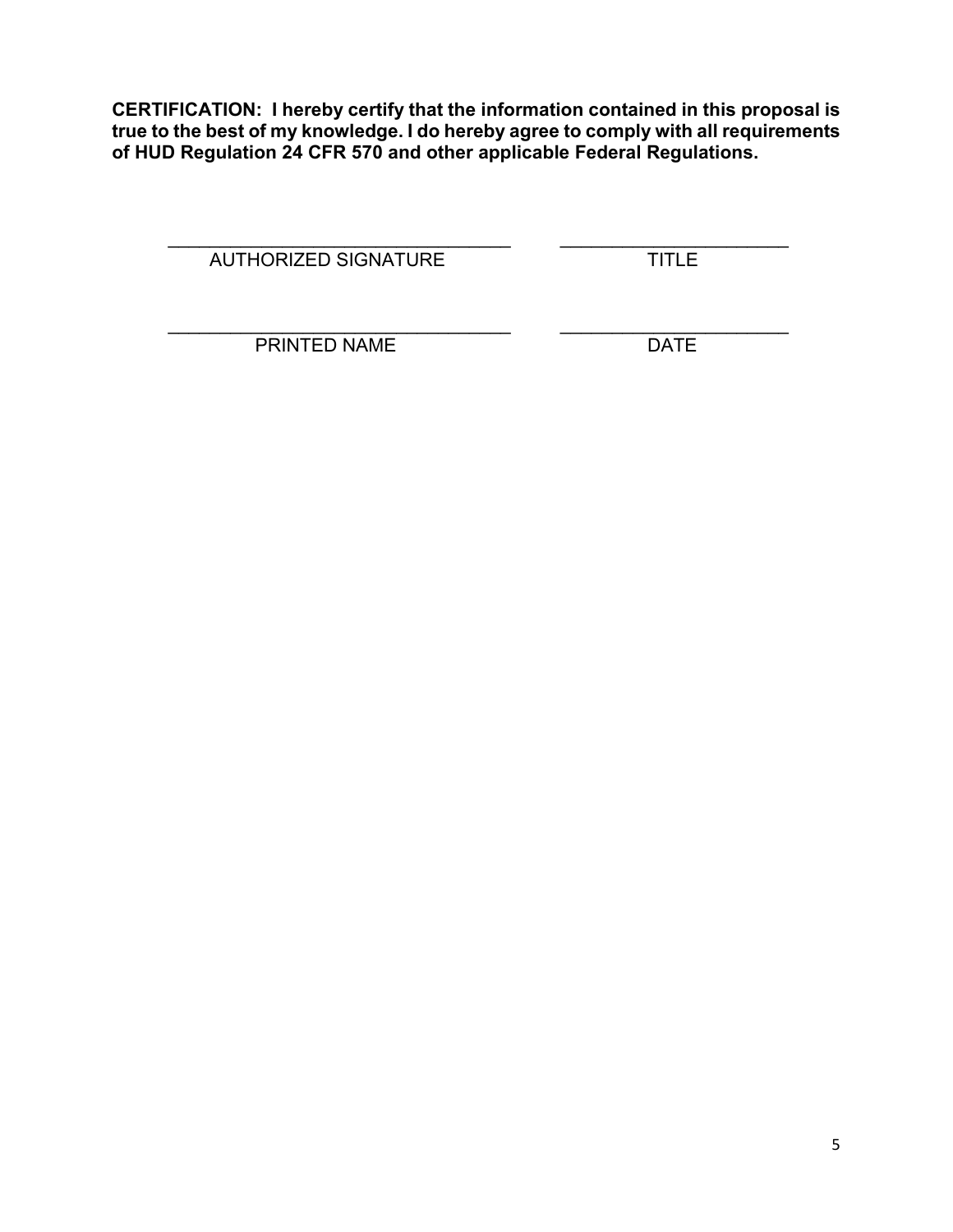## **Budget Forms and Instructions**

- 1. Insert budget amounts for each applicable line item, including total amount, the amount for which CDBG funds are sought, and the amount to be funded with other funds.
- 2. For each line item, fill in the source of the leveraged funds if applicable. Each line item allows for up to three (3) different sources of leveraged funds. For each source of leveraged funds, the proposal must indicate the status of these funds, selecting from the following possible choices: *Anticipated***,** *Committed***,** *In-Hand***,** *Donated***, or** *Requested*.

*Definitions –* For the purposes of the application, *Anticipated* shall mean that your organization has some reasonable assurance that the funding will be received shortly; *Committed* shall mean that your organization has received a firm commitment from the source of said funds for the utilization of those funds for the intended purpose; *In-Hand* shall mean that your organization has received said funds and has ready access to those funds at the time of submission of this proposal; **Donated** shall mean that your organization will be utilizing donated materials, services, time or labor; *Requested* shall mean that your organization has submitted a request (i.e., grant application) for said funding, but has not received any indication of the likelihood of receiving said funds.

3. Construction budgets should include a line item budget for contingency; the contingency should be expressed as a percentage of the project cost that is then added to the project cost to arrive at a total project cost.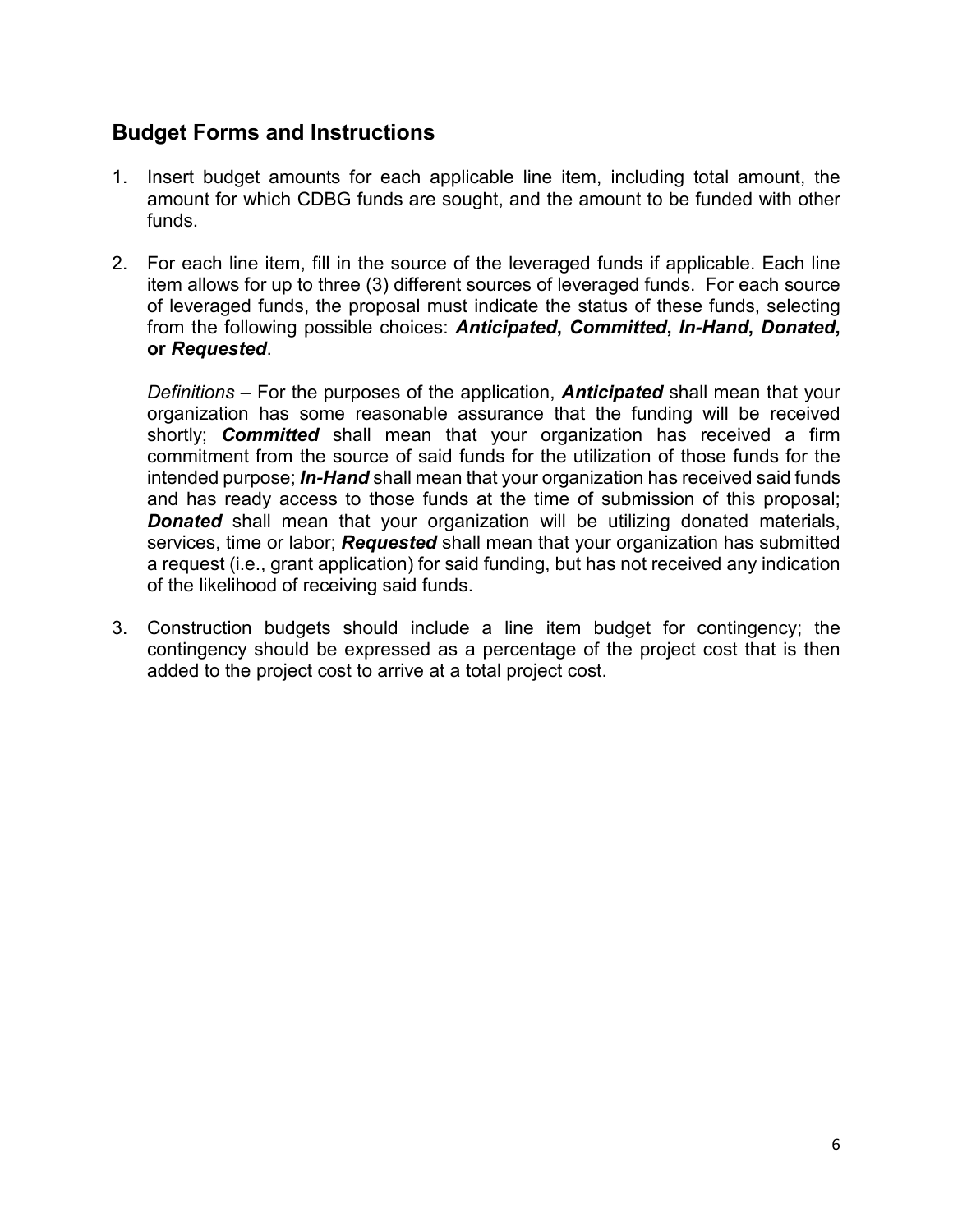# **CONSTRUCTION BUDGET**

|                                     | <b>TOTAL</b><br><b>ACTIVITY</b><br><b>COST</b> | <b>CDBG</b><br><b>AMOUNT</b> | <b>LEVERAGED</b><br><b>FUNDS</b><br><b>AMOUNT</b> |                     | <b>LEVERAGED FUNDS SOURCE</b>                                      | <b>DOLLAR</b><br><b>AMOUNT</b> | <b>LEVERAGED FUNDS</b><br><b>CURRENT STATUS</b> |  |
|-------------------------------------|------------------------------------------------|------------------------------|---------------------------------------------------|---------------------|--------------------------------------------------------------------|--------------------------------|-------------------------------------------------|--|
|                                     |                                                |                              |                                                   |                     | \$<br>\$                                                           |                                |                                                 |  |
| <b>Administrative Expense</b>       | $\boldsymbol{\$}$                              | \$                           | $\boldsymbol{\mathsf{\$}}$                        | $\overline{2}$      |                                                                    |                                |                                                 |  |
|                                     |                                                |                              |                                                   | 3                   |                                                                    | \$                             |                                                 |  |
|                                     |                                                |                              |                                                   |                     | \$                                                                 |                                |                                                 |  |
| <b>Start-up Expense</b>             | $\boldsymbol{\mathsf{\$}}$                     | \$                           | $\boldsymbol{\mathsf{\$}}$                        | $\overline{2}$      |                                                                    | \$                             |                                                 |  |
|                                     |                                                |                              |                                                   | 3                   |                                                                    | \$                             |                                                 |  |
|                                     |                                                |                              |                                                   | $\overline{1}$      |                                                                    | \$                             |                                                 |  |
| <b>Architectural Fees</b>           | $\boldsymbol{\$}$                              | \$                           | $\boldsymbol{\theta}$                             | $\overline{2}$<br>3 |                                                                    | \$<br>\$                       |                                                 |  |
|                                     |                                                |                              |                                                   |                     |                                                                    |                                |                                                 |  |
| <b>Engineering Fees</b>             | $\boldsymbol{\mathsf{\$}}$                     | \$                           | $\boldsymbol{\mathsf{S}}$                         | $\overline{2}$      |                                                                    | \$<br>\$                       |                                                 |  |
|                                     |                                                |                              |                                                   | 3                   |                                                                    | \$                             |                                                 |  |
|                                     | $\boldsymbol{\mathsf{S}}$                      |                              | $\boldsymbol{\mathsf{S}}$                         | $\overline{1}$      | \$                                                                 |                                |                                                 |  |
| <b>Inspection Fees</b>              |                                                | \$                           |                                                   | $\overline{2}$      |                                                                    | \$                             |                                                 |  |
|                                     |                                                |                              |                                                   | 3                   |                                                                    | \$                             |                                                 |  |
|                                     | $\boldsymbol{\theta}$<br>\$                    |                              | $\boldsymbol{\theta}$                             |                     |                                                                    | \$                             |                                                 |  |
| <b>Land Development</b>             |                                                |                              |                                                   | $\overline{2}$      |                                                                    | \$                             |                                                 |  |
|                                     |                                                |                              |                                                   | 3                   |                                                                    |                                |                                                 |  |
|                                     |                                                |                              | $\boldsymbol{\mathsf{\$}}$                        |                     |                                                                    | \$                             |                                                 |  |
| <b>Demolition/Disposal</b>          | $\boldsymbol{\mathsf{\$}}$                     | \$                           |                                                   | $\overline{2}$      |                                                                    | \$                             |                                                 |  |
|                                     |                                                |                              |                                                   | 3                   |                                                                    | \$                             |                                                 |  |
|                                     |                                                |                              |                                                   | $\mathbf 1$         | \$                                                                 |                                |                                                 |  |
| <b>Construction/Rehabilitation</b>  | $\boldsymbol{\mathsf{\$}}$<br>\$               |                              | $\boldsymbol{\mathsf{\$}}$                        | $\overline{2}$      | \$                                                                 |                                |                                                 |  |
|                                     |                                                |                              |                                                   | 3                   |                                                                    | \$                             |                                                 |  |
| SUBTOTAL                            | $\sqrt[3]{2}$                                  | $\boldsymbol{\mathsf{S}}$    | $\boldsymbol{\mathsf{S}}$                         |                     |                                                                    |                                |                                                 |  |
| <b>CONTINGENCY (%)   \$</b>         |                                                | \$                           | $\boldsymbol{\mathsf{S}}$                         |                     | Choose from: Anticipated, Committed, In-Hand, Donated or Requested |                                |                                                 |  |
| <b>TOTAL CONSTRUCTION COST   \$</b> |                                                | \$                           | $\boldsymbol{\mathsf{S}}$                         |                     |                                                                    |                                |                                                 |  |